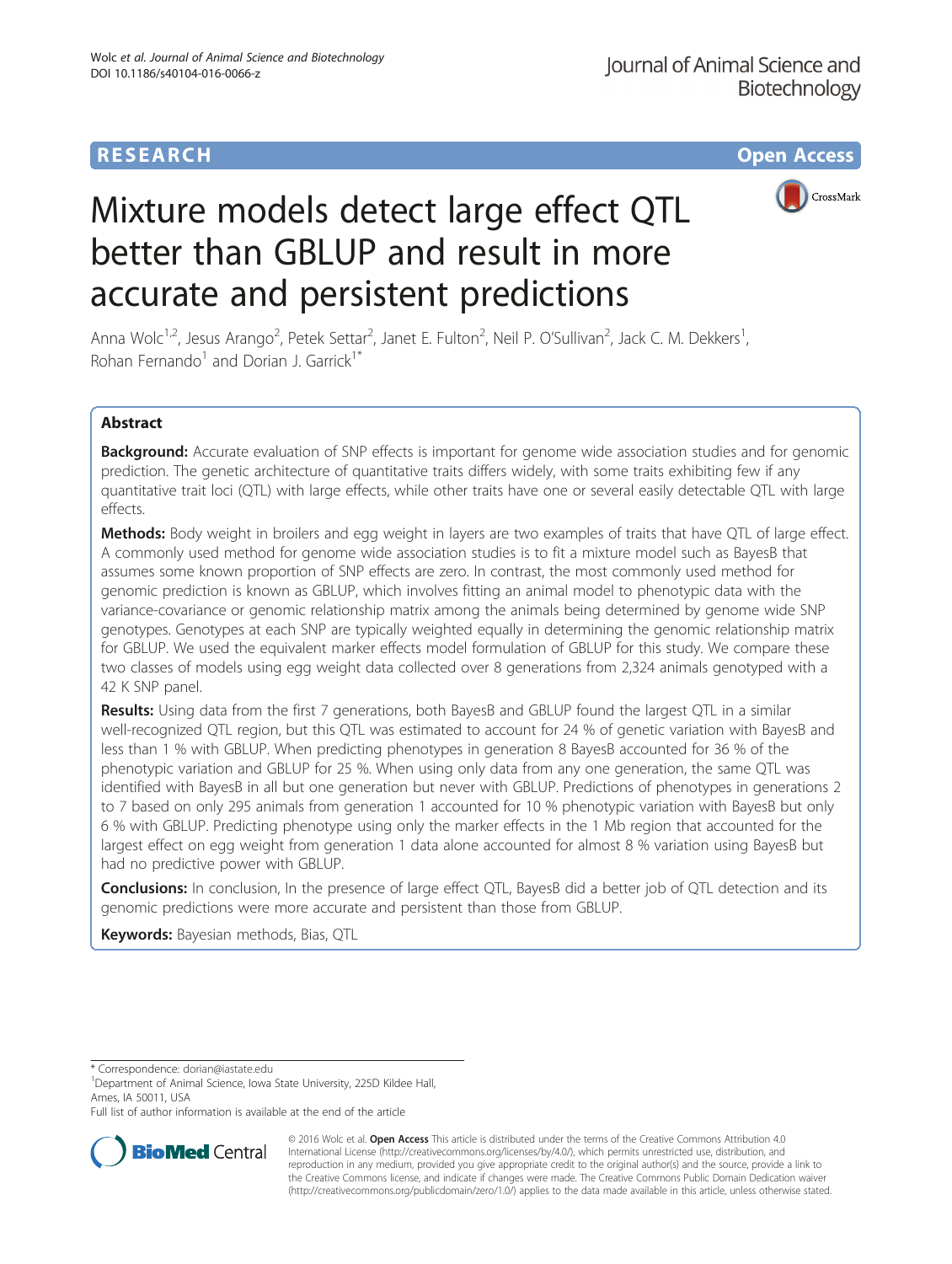#### Background

The choice of methods for accurate evaluation of SNP effects in the presence of large effect QTL can be critical for genome wide association studies (GWAS) and for genomic selection (GS). Mixture models, sometimes known as variable selection models, assume some SNP effects are zero. One such mixture model, method BayesB [\[1](#page-4-0)], has been shown to adequately estimate marker effects in simulated data [[2, 3\]](#page-4-0) but comparisons based on real data where true effects are unknown are less straightforward. In a recent paper using broiler body weight data, Wang et al. [[4\]](#page-4-0) conclude that compared to single step GBLUP procedures "BayesB appears to overly shrink regions to zero, while overestimating the amount of genetic variation attributed to the remaining SNP effects". Egg weight is one trait in layers for which multiple studies report detecting a QTL with large effect [[5](#page-5-0)–[8\]](#page-5-0) at a consistent position on chromosome 4. The objective of this study was to demonstrate that in the presence of such large effect QTL, mixture models like BayesB and BayesC [[9, 10](#page-5-0)] are superior to GBLUP for detecting and quantifying the effects of QTL, and that mixture models provide more accurate genomic estimates of breeding values (GEBV) that are more persistent over generations, using brown egg layer data.

#### Methods

Average egg weight data of 3–5 eggs collected at 42–45 wk of age from a brown egg layer line, described in detail by Wolc et al. [[8\]](#page-5-0), were used. Only records of animals that were genotyped and had individual performance data were retained, resulting in the following numbers of observations in each of 8 consecutive generations: 295, 323, 294, 360, 290, 252, 300 and 210. All 2,324 animals were genotyped with a custom made 42 K Illumina SNP chip, of which 24,383 segregating SNPs were retained after quality control (removing SNPs with minor allele frequency <0.025, proportion of missing genotypes >0.05, and parent-offspring mismatches >0.05). Build WUGSC 2.1/galGal3 [\(http://moma.ki.au.dk/genome-mirror/cgi](http://moma.ki.au.dk/genome-mirror/cgi-bin/hgGateway?db=galGal3)[bin/hgGateway?db=galGal3](http://moma.ki.au.dk/genome-mirror/cgi-bin/hgGateway?db=galGal3)) was used to identify the genomic locations of markers. Data were analyzed using mixture models that assume  $π = 99 %$  of SNPs have no effect, namely BayesB [\[1](#page-4-0)], which assumes a different unknown variance for each SNP, BayesC [\[9](#page-5-0), [10\]](#page-5-0), which assumes equal unknown variance for all SNPs. Performance of the mixture models were compared to two ridge regression methods that fit all SNPs in the model (i.e.  $π = 0$ ), assuming equal variance of SNP effects. The latter methods were two parameterizations of BayesC0, one with the same degrees of freedom (4, 10) for the genetic and residual scale factors as used for BayesB and BayesC, which results in the variance components being estimated jointly from the data and the prior, and one with large values for

the degrees of freedom for the genetic and residual scale factor priors (100, 100), which is equivalent to GBLUP [[11](#page-5-0)] in treating the equal variance of SNP effects as known. This model was referred to as GBLUP throughout the paper. The fixed class effect of hatch within generation was fitted in addition to random marker effects. All methods were implemented in the GenSel software [[12](#page-5-0)], which uses Gibbs sampling MCMC algorithms. For inference on parameters we used a chain of 35,000 samples with the first 5,000 discarded as burn in. As a reference for accuracy of prediction, pedigree-based analysis was used with the phenotypes of genotyped individuals and their pedigree which included 26,300 individuals from generations −2 (2 generations prior to the first generation with data) to generation 8.

The marker effects were estimated using whole genome data from all of the first 7 generations, as well as from each generation separately. Accuracy of prediction was assessed as the correlation between GEBV and hatchcorrected phenotype in the validation generation, which was generation 8, or in each successive generation when training only used the 295 individuals from generation 1. Accuracy of prediction was quantified using marker effects from the whole genome, or using only estimates of effects of markers located in the largest QTL region, which was defined as the 1 Mb window that accounted for the largest proportion of variance (the effects of the 1 Mb markers were extracted from solutions of a model fitting all SNPs simultaneously). Persistence of predictions was quantified in terms of the correlations in successive post-training generations.

In order to quantify potential bias in the estimation of the largest effect by BayesB, the SNP that explained the greatest proportion of variance in the 1 Mb window that contributed the largest proportion of variance was fitted as a fixed effect in an animal model using ASReml [[13](#page-5-0)] and the regression coefficients for predicting the  $8<sup>th</sup>$  generation of hatch-corrected phenotypes were calculated and compared to the corresponding regression from BayesB – a regression coefficient of phenotype on the SNP effect estimate greater than 1 would indicate overshrinkage of the SNP effect; this means that the observed difference in phenotypes is larger than expected based on marker solutions.

# Results and discussion

## Detection of QTL

The 1 Mb windows that contributed the greatest proportion of genetic variance for each genomic method are shown in Table [1.](#page-2-0) Using all data from the first 7 generations detected a very large QTL on chromosome 4 at 78 Mb (4\_78) using either of the mixture models, and at 4\_77 using the models that fitted all loci simultaneously. The effect attributed to this QTL has been shown in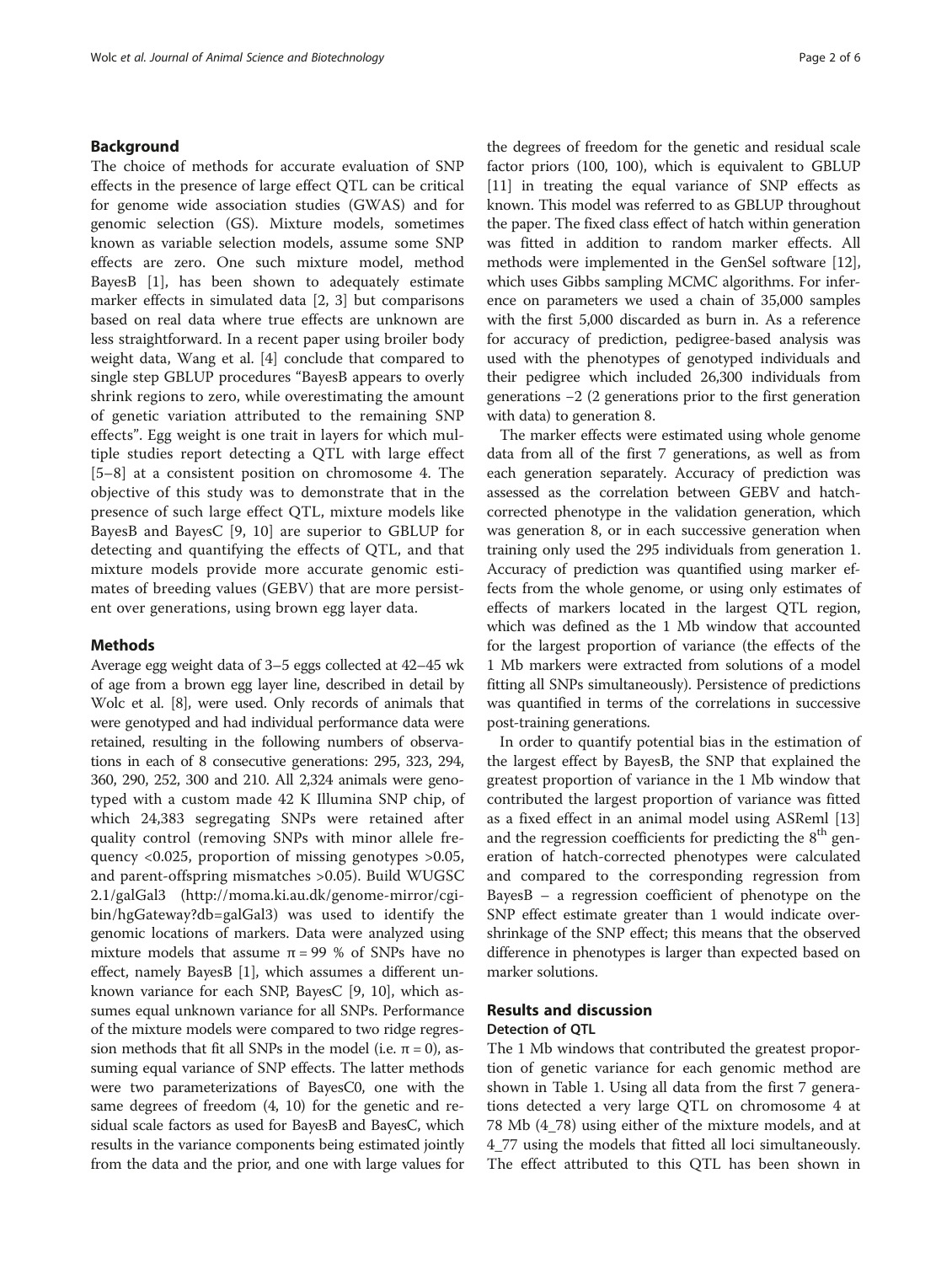|                | BayesB              |                   |                 | BayesC   |      |       | BayesC0   |      | <b>GBLUP</b> |      |
|----------------|---------------------|-------------------|-----------------|----------|------|-------|-----------|------|--------------|------|
| Training Data  | chr_Mb <sup>a</sup> | %Var <sup>b</sup> | $p > 0^{\circ}$ | chr Mb   | %Var | p > 0 | chr_Mb    | %Var | chr_Mb       | %Var |
| $G1-G7$        | $4 - 78$            | 23.7              | 1.00            | $4 - 78$ | 14.4 | 1.00  | 477       | 0.62 | 477          | 0.62 |
| G1             | $4 - 78$            | 9.4               | 0.82            | $4 - 78$ | 2.5  | 0.68  | $3 - 110$ | 0.36 | $3 - 110$    | 0.32 |
| G <sub>2</sub> | $4 - 78$            | 6.1               | 0.73            | $4 - 78$ | 6.1  | 0.73  | $Z_39$    | 0.31 | $Z_{.}$ 39   | 0.32 |
| G <sub>3</sub> | $4 - 78$            | 13.8              | 0.64            | $4 - 78$ | 3.1  | 0.77  | $Z_9$     | 0.32 | $Z_2$ 7      | 0.35 |
| G4             | 4 78                | 22.7              | 0.98            | $4 - 78$ | 4.1  | 0.90  | $Z_2$     | 0.54 | $Z_2$ 7      | 0.58 |
| G5             | $4 - 78$            | 10.4              | 0.77            | $4 - 78$ | 1.1  | 0.50  | $Z_2$     | 0.35 | $Z_2$        | 0.36 |
| G6             | $4_{78}$            | 7.1               | 0.77            | $3 - 42$ | 3.2  | 0.93  | 3 1 1 0   | 0.38 | 3 1 1 0      | 0.31 |
| G7             | $Z_23$              | 4.7               | 0.77            | $Z_23$   | 3.6  | 0.77  | $Z_2$     | 0.32 | $Z_2$ 23     | 0.34 |

<span id="page-2-0"></span>Table 1 Comparison of four genomic methods (BayesB, BayesC, BayesC0 and GBLUP) for QTL detection using different generations (G1 to G7) of training data

a Localization of the 1 Mb window that explained the largest amount of variance (chromosome\_1 Mb window on that chromosome)

<sup>b</sup>percentage of variance explained by that window

<sup>c</sup>proportion of models where this window accounted for more than 0 % of genetic variance

other data to be associated with differential expression of the cholecystokinin receptor A (CCKAR) gene [\[14](#page-5-0)], which is located around 2 Mb away at ~75.6 Mb. That gene appears to increase orexigenic drive by reducing feedback from the gut to the brain, signaled by CCK [[14\]](#page-5-0). The precise location or nature of the causal mutation responsible for these expression differences is not known. Although it is conceivable that SNPs in 4\_78 are in high long-range LD with variants in CCKAR, the 4\_78 QTL region on chromosome 4 also includes the LCORL and NCAPG genes, which have been observed to be associated with growth or stature in numerous mammalian GWAS studies [\[15](#page-5-0)–[18\]](#page-5-0). So, although this effect could involve long-range LD, or a long-range enhancer acting on CCKAR, it could alternatively be the effect of a different gene, conserved across birds and mammals. Regardless of the cause, a positive genetic correlation has been reported between body weight and yolk weight and between body weight and egg weight for which this QTL is a major contributor [[8\]](#page-5-0).

The 4\_78 window accounted for 23.7 % of the genetic variance for egg weight when using BayesB, and 14.4 % when using BayesC. In small datasets such as used here, BayesC is expected to result in smaller estimates of variance than BayesB, because BayesC shrinks all SNP effects according to the same variance ratio, whereas BayesB shrinks the effect of each SNP according to the ratio of the residual variance to the unique variance estimate for that SNP. The sampling of the SNP effects variances involves a function of the square of the sample of the SNP effect [\[19](#page-5-0)] that results in little shrinkage of large effect loci and considerable shrinkage of small effect loci. In contrast, the two methods that simultaneously fitted all 24,383 equal variance loci using 2,114 animals in the first 7 generations detected the largest QTL 1 Mb

upstream at 4\_77 and attributed less than 1 % genetic variance to that window.

Using Bayes B for training only on data from any one of the first 7 generations involving at most 360 animals, detected the largest QTL at 4\_78 in all but generation 7. Using BayesC detected the largest QTL in 4\_78 in all but generations 6 or 7. The estimated effects of the 4\_78 QTL were always smaller than obtained with training on all 7 generations, and were never larger for BayesC than for BayesB. The effect of the variance ratio in shrinking SNP effects reduces as the size of the dataset increases [\[12](#page-5-0)], and is expected to result in consistent window variances for BayesB and BayesC if the dataset is sufficiently large. In

Table 2 Accuracy of prediction of phenotypes in generation 8 based on training in all seven previous generations (G1-G7) or any one of the previous 7 generations for pedigree BLUP (PBLUP) and four genomic methods (BayesB, BayesC, BayesC0 and GBLUP)

|                | N     | Method of training with validation in generation 8 |                     |                     |         |                          |  |
|----------------|-------|----------------------------------------------------|---------------------|---------------------|---------|--------------------------|--|
| Training       |       | <b>PBLUP</b> <sup>a</sup>                          | BayesB <sup>b</sup> | Bayes <sup>Cb</sup> | BayesC0 | <b>GBLUP<sup>c</sup></b> |  |
| $G1-G7$        | 1.814 | 0.27                                               | 0.60                | 0.57                | 0.50    | 0.50                     |  |
| G1             | 295   | 0.10                                               | 0.35                | 0.33                | 0.19    | 0.20                     |  |
| G <sub>2</sub> | 323   | 0.00                                               | 0.36                | 0.36                | 0.24    | 0.24                     |  |
| G3             | 294   | 0.02                                               | 0.49                | 0.45                | 0.28    | 0.28                     |  |
| G <sub>4</sub> | 360   | $-0.07$                                            | 0.40                | 0.30                | 0.12    | 0.12                     |  |
| G <sub>5</sub> | 290   | $-0.01$                                            | 0.47                | 0.38                | 0.32    | 0.32                     |  |
| G6             | 252   | 0.19                                               | 0.49                | 0.44                | 0.33    | 0.34                     |  |
| G7             | 295   | 0.22                                               | 0.48                | 0.45                | 0.37    | 0.37                     |  |
| Averaged       |       | 0.06                                               | 0.43                | 0.39                | 0.26    | 0.27                     |  |

<sup>a</sup>Pedigree-based BLUP

 $b$ Mixture models assumed the fraction of SNPs with 0 effect (π) of 0.99<br>SCRLUB was fitted as Payes CO with genetic and residual scale factors h GBLUP was fitted as BayesC0 with genetic and residual scale factors having 100° of freedom

dAverage of the 7 individual generation results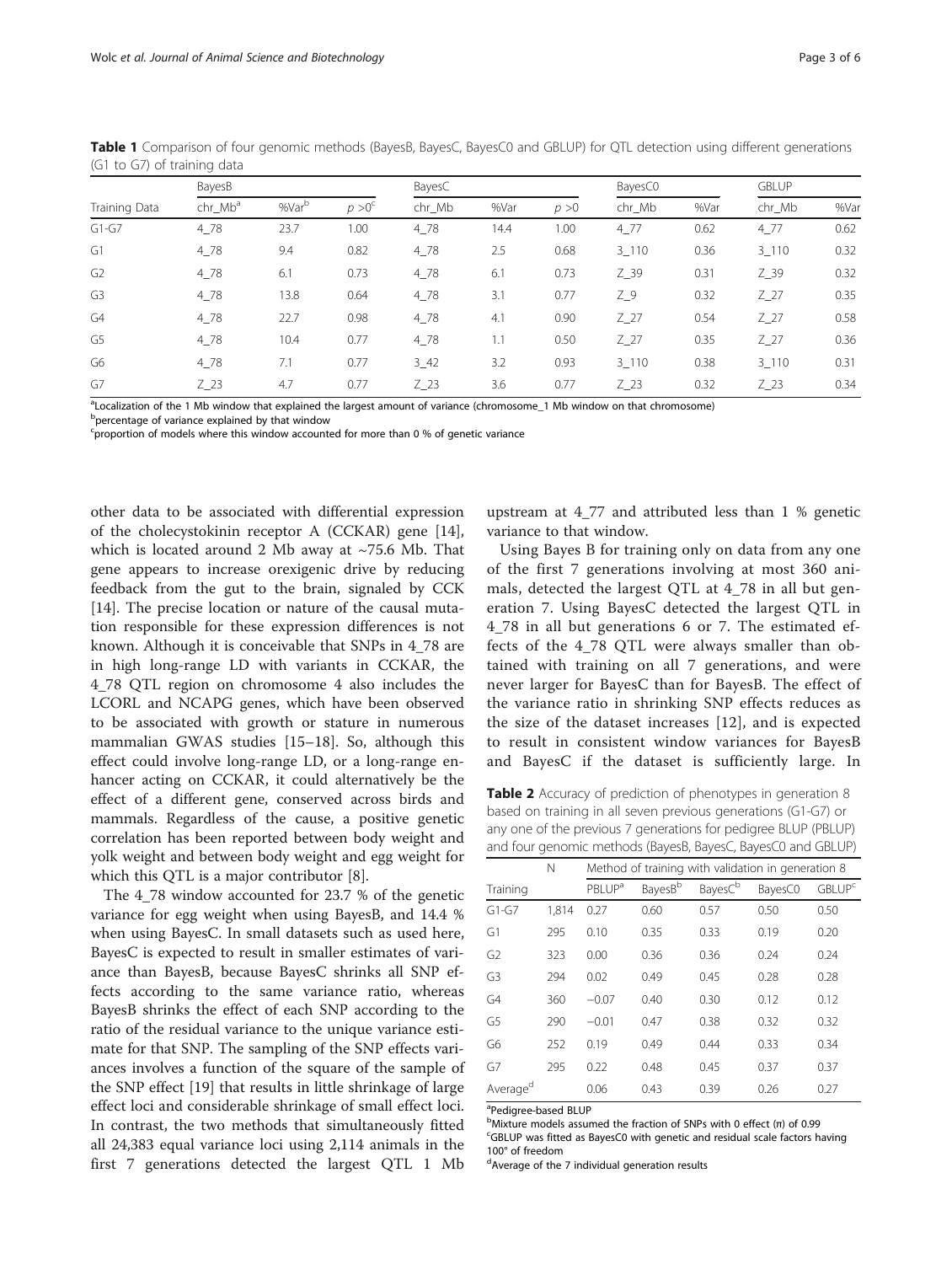<span id="page-3-0"></span>contrast, the two methods that fitted all SNPs never detected the largest effect SNP on chromosome 4 when data from only a single generation was used. Thus, the mixture models were clearly better at detecting large effect QTL than models such as GBLUP, especially in small datasets.

#### Accuracy of prediction

The accuracies of prediction of the animals in the most recent generation 8 based on training on data from all the 7 previous generations or from any one of the previous 7 generations are in Table [2](#page-2-0). For every method, the most accurate predictions were obtained when training on the much larger dataset comprising all 7 generations. The poorest accuracy was for pedigree based BLUP (PBLUP), which had accuracy of 0.27 for predicting phenotype, while the mixture models had accuracy of 0.57 and outperformed the models that fitted all SNPs, which had an average accuracy of 0.50.

Training on only a single generation to predict generation 8 had no predictive power for PBLUP, unless the training generation was only 1 or 2 generations distant from generation 8 (i.e. generation 6 or 7). Averaged across all 7 individual training generations, PBLUP resulted in accuracy of 0.06, which would account for less than 1 % of phenotypic variance. For the genomic methods, accuracy decreased with distance between the training and validation population, confirming published results [\[20](#page-5-0)], but all methods had some predictive power in generation 8 based on training in generation 1. On average, training in any one generation had accuracy of 0.43 for BayesB and 0.39 for BayesC, compared to less than 0.27 for the models that fitted all SNPs with an

Table 3 Accuracy of predicting phenotype in each successive generation based on training on generation 1 for pedigree BLUP (PBLUP) and four genomic methods (BayesB, BayesC, BayesC0 and GBLUP)

| Validation           | Method of training in generation 1 |                     |                     |         |                          |  |  |  |  |
|----------------------|------------------------------------|---------------------|---------------------|---------|--------------------------|--|--|--|--|
| generation           | <b>PBLUP</b> <sup>a</sup>          | Bayes <sup>Bb</sup> | Bayes <sup>Cb</sup> | BayesC0 | <b>GBLUP<sup>c</sup></b> |  |  |  |  |
| G <sub>2</sub>       | 0.21                               | 0.36                | 0.34                | 0.32    | 0.31                     |  |  |  |  |
| G3                   | 0.02                               | 0.22                | 0.22                | 0.17    | 0.17                     |  |  |  |  |
| G <sub>4</sub>       | 0.12                               | 0.32                | 0.31                | 0.28    | 0.28                     |  |  |  |  |
| G5                   | 0.01                               | 0.27                | 0.25                | 0.20    | 0.20                     |  |  |  |  |
| G6                   | 0.12                               | 0.42                | 0.39                | 0.35    | 0.35                     |  |  |  |  |
| G7                   | $-0.05$                            | 0.28                | 0.28                | 0.21    | 0.21                     |  |  |  |  |
| G8                   | 0.10                               | 0.35                | 0.33                | 0.19    | 0.20                     |  |  |  |  |
| Average <sup>d</sup> | 0.07                               | 0.32                | 0.30                | 0.25    | 0.25                     |  |  |  |  |

<sup>a</sup>Pedigree-based BLUP

 $b$ Mixture models assumed the fraction of SNPs with 0 effect (π) of 0.99<br>SCRLUB was fitted as Rayos C0 with genetic and residual scale factors h

GBLUP was fitted as BayesC0 with genetic and residual scale factors having 100° of freedom

<sup>d</sup>Average of the 7 individual generation results

equal variance ratio. These findings confirm previous studies reporting that BayesB outperforms GBLUP for genomic prediction in the presence of large effect QTL using both simulated [[21\]](#page-5-0) and real data [[22\]](#page-5-0).

#### Persistence of the accuracy in genomic predictions

One of the appeals of genomic selection is its application to traits that are difficult or costly to measure. Ideally, one would train in a suitable population of individuals with phenotypic and genomic information, and then apply the resulting prediction equation in successive generations of selection candidates without investing the time and effort for ongoing phenotypic measurement. The accuracy of this scenario for this case with a QTL of large effect is demonstrated in Table 3, where training was undertaken using only 295 animals from generation 1 and accuracies of prediction were obtained for each successive generation. Not surprisingly, the predictive ability of PBLUP was greatest in the immediate next generation after training but had no real predictive power in subsequent generations. The mixture models showed the most promising results, with BayesB and BayesC accounting for an average of 10 and 9 % phenotypic variance across generations 2 to 8. The models that fitted all SNPs accounted for on average 6 % of variance. In the last validation generation, 7 generations distant from training, the mixture models were still accounting for 10 % of phenotypic variation, whereas the models fitting all SNPs accounted for only 4 %.

### Contribution of the largest QTL to the accuracy of genomic prediction

Genes with large effects can obviously contribute a greater than average contribution to predictive ability.

Table 4 Accuracy of predicting phenotype in each successive generation when using only the marker effect estimates from the top genomic 1 Mb window based on training in generation 1 for four genomic methods (BayesB, BayesC, BayesC0 and GBLUP)

| Validation     | Method of training in generation 1 |                    |         |         |  |  |  |  |
|----------------|------------------------------------|--------------------|---------|---------|--|--|--|--|
| generation     | Bayes <sup>B</sup>                 | Bayes <sup>C</sup> | BayesC0 | GBLUPb  |  |  |  |  |
| G <sub>2</sub> | 0.25                               | 0.23               | $-0.06$ | $-0.03$ |  |  |  |  |
| G3             | 0.23                               | 0.19               | 0.08    | 0.08    |  |  |  |  |
| G4             | 0.27                               | 0.26               | $-0.03$ | $-0.10$ |  |  |  |  |
| G5             | 0.29                               | 0.28               | $-0.13$ | $-0.15$ |  |  |  |  |
| G <sub>6</sub> | 0.31                               | 0.30               | 0.11    | 0.13    |  |  |  |  |
| G7             | 0.30                               | 0.29               | $-0.03$ | $-0.02$ |  |  |  |  |
| G <sub>8</sub> | 0.34                               | 0.34               | 0.00    | 0.00    |  |  |  |  |
| Average        | 0.28                               | 0.27               | $-0.01$ | $-0.01$ |  |  |  |  |

<sup>a</sup> Mixture models assumed the fraction of SNP with 0 effect (π) of 0.99 b GBLUP was fitted as BayesC0 with genetic and residual scale factors having 100 df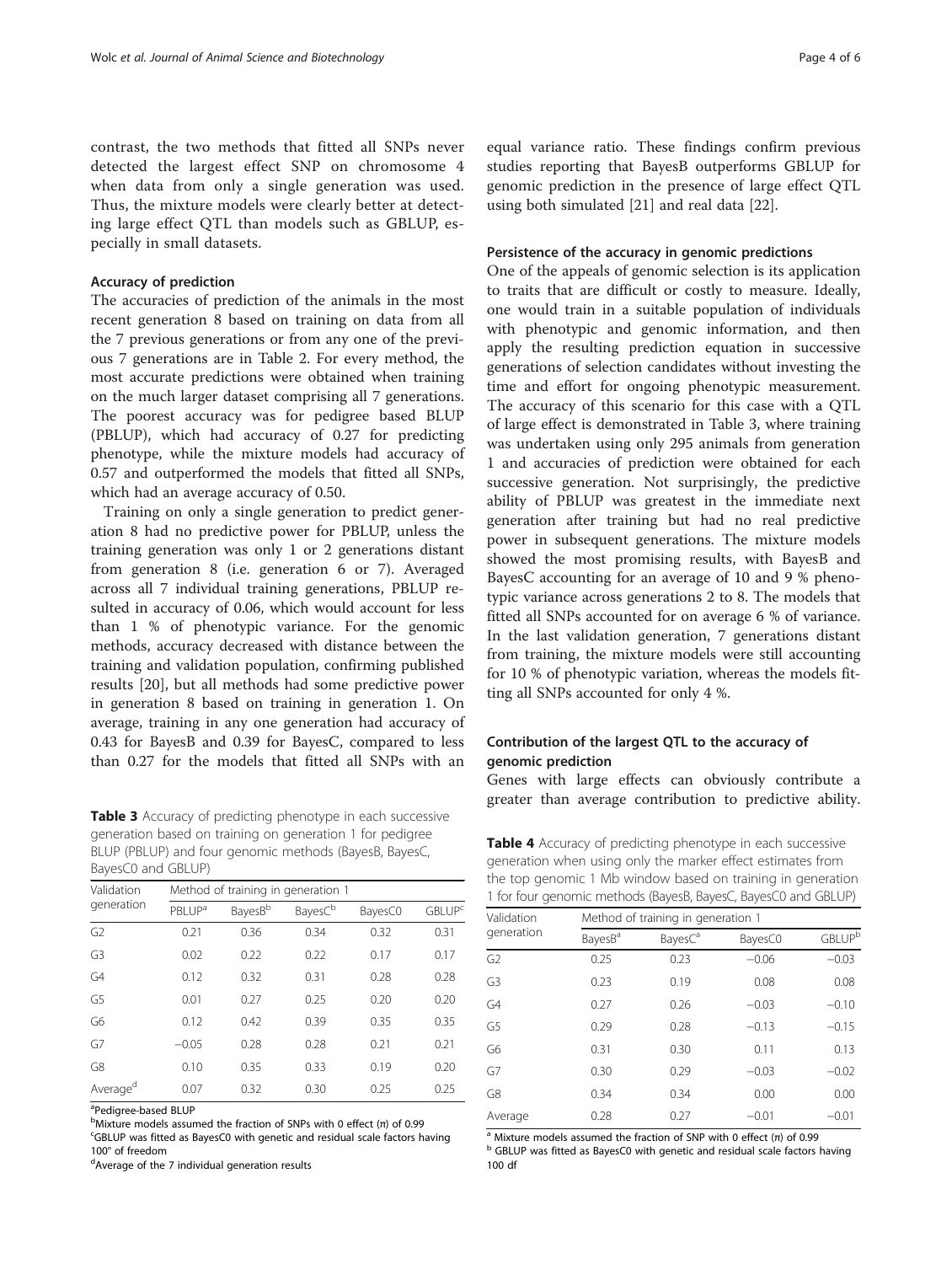<span id="page-4-0"></span>Genomic predictions based on training in generation 1 using all SNPs but computing GEBV only using estimates of effects for SNPs in the window that contributed the most variance, as identified in the second row of Table [1](#page-2-0), were used to compute the persistence of accuracy over generations, similar to what was done for whole genome GEBV in Table [3.](#page-3-0) The results are in Table [4](#page-3-0) and show that 7 % of phenotypic variance can be predicted by the largest QTL region when using BayesB or BayesC and training on the 295 animals from generation 1, whereas the models that fitted all SNPs had no predictive ability. The latter is not surprising, as Table [1](#page-2-0) had demonstrated that these methods resulted in inconsistent locations and small estimates of the effect of the largest QTL. The predictions using BayesB and BayesC indicate a slight trend of increasing accuracy, reflecting the fact that the frequency of the chromosome 4 QTL appears to be increasing slightly over these successive generations [[8\]](#page-5-0).

#### Bias in SNP effects estimation

The within generation estimates of SNP effects from different training data sets using BayesB were compared to fixed effect estimates from a single marker model, fitting an animal model using full pedigree to correct for family relationships in ASReml. For every data set, Table 5 demonstrates that the single marker model estimated larger SNP effects than BayesB. However, as more data were used (all 7 generations) the shrinkage of the BayesB estimate was reduced. These results are consistent with

Table 5 Estimates of substitution effects and regression coefficients for predicting generation 8 phenotypes from training in ancestral generations (G1 to G7) for SNP rs14491030 using BayesB or a single SNP model in ASReml

| Training             | BayesB <sup>a</sup> |                         | Single SNP animal model <sup>b</sup> |                         |  |
|----------------------|---------------------|-------------------------|--------------------------------------|-------------------------|--|
| generation           | Effect              | Regression <sup>c</sup> | Effect                               | Regression <sup>c</sup> |  |
| $G1-G7$              | 2.55                | 1.55                    | 3.05                                 | 1.53                    |  |
| G1                   | 0.51                | 2.51                    | 2.62                                 | 1.78                    |  |
| G <sub>2</sub>       | 1.13                | 4.05                    | 2.64                                 | 1.77                    |  |
| G <sub>3</sub>       | 1.54                | 2.98                    | 2.83                                 | 1.65                    |  |
| G4                   | 2.64                | 1.77                    | 2.96                                 | 1.58                    |  |
| G5                   | 1.69                | 2.72                    | 3.29                                 | 1.42                    |  |
| G6                   | 1.51                | 2.33                    | 4.05                                 | 1.15                    |  |
| G7                   | 0.46                | 1.74                    | 3.81                                 | 1.23                    |  |
| Average <sup>d</sup> | 1.50                | 2.46                    | 3.16                                 | 1.51                    |  |

<sup>a</sup>The effect of the most significant marker in the 1 Mb window with the largest variance

b<br>Most significant marker fitted as a fixed effect in an animal model using ASReml

Regression of hatch-adjusted phenotype on predicted merit using the estimate of the SNP effect

<sup>d</sup>Average of the 7 individual generation results

the downward bias (regression coefficient larger than 1) when predicting generation 8 phenotypes using predicted merit based upon SNP estimates from the 1 Mb window with the largest effects using either the single SNP animal model or BayesB. We therefore conclude that in this data there is no evidence for overestimation of the largest effect using the single SNP animal model and therefore, in contrast to the claims of [4], no evidence of overestimation using BayesB.

#### Conclusions

The mixture models known as BayesB or BayesC more accurately identified the QTL region than the two models that fitted all markers, BayesC0 or the SNP equivalent of GBLUP. Thus, mixture models should be preferred for traits with large effect QTL over models such as GBLUP, which fit all SNP effects assuming equal SNP variance for both genome wide association studies and for genomic prediction. We anticipate that the same finding will be true for models that include information on non-genotyped individuals. That is, single-step mixture models such as proposed in Fernando et al. [[23\]](#page-5-0) are expected to outperform single-step GBLUP [\[24](#page-5-0)] in the presence of large-effect QTL, until such a time that SNPs comprising randomly-chosen genome-wide markers can be replaced with SNPs in high or perfect linkage disequilibrium with causal mutations that are fitted as fixed effects or weighted according to their contribution to genetic variance.

#### Competing interests

The authors confirm they have read Biomed Central's guidance on competing interests and declare no competing interests.

#### Authors' contributions

AW undertook the analysis and wrote the first draft. JA, PS, JEF and NPO conducted the experiment and collected the data. DJG, RF, AW and JCMD conceived the study and contributed to the methods. All authors read and approved the final manuscript.

#### Acknowledgement

This study was supported by Hy-Line Int. and the EW group. The authors thank the anonymous referees for their constructive comments.

#### Author details

<sup>1</sup>Department of Animal Science, Iowa State University, 225D Kildee Hall Ames, IA 50011, USA. <sup>2</sup>Hy-Line International, Dallas Center, IA, USA.

#### Received: 9 October 2015 Accepted: 27 January 2016 Published online: 11 February 2016

#### References

- 1. Meuwissen THE, Hayes BJ, Goddard ME. Prediction of total genetic value using genome-wide dense marker maps. Genetics. 2001;157:1819–29.
- 2. Mucha S, Pszczoła M, Strabel T, Wolc A, Paczyńska P, Szydłowski M. Comparison of analyses of the QTLMAS XIV common dataset. II: QTL analysis. BMC Proc. 2011;5 Suppl 3:S2.
- 3. Zeng J, Pszczola M, Wolc A, Strabel T, Fernando RL, Garrick DJ, et al. Genomic breeding value prediction and QTL mapping of QTLMAS2011 data using Bayesian and GBLUP methods. BMC Proc. 2012;6 Suppl 2:S7.
- 4. Wang H, Misztal I, Aguilar I, Legarra A, Fernando RL, Vitezica ZG, et al. Genome-wide association mapping including phenotypes from relatives